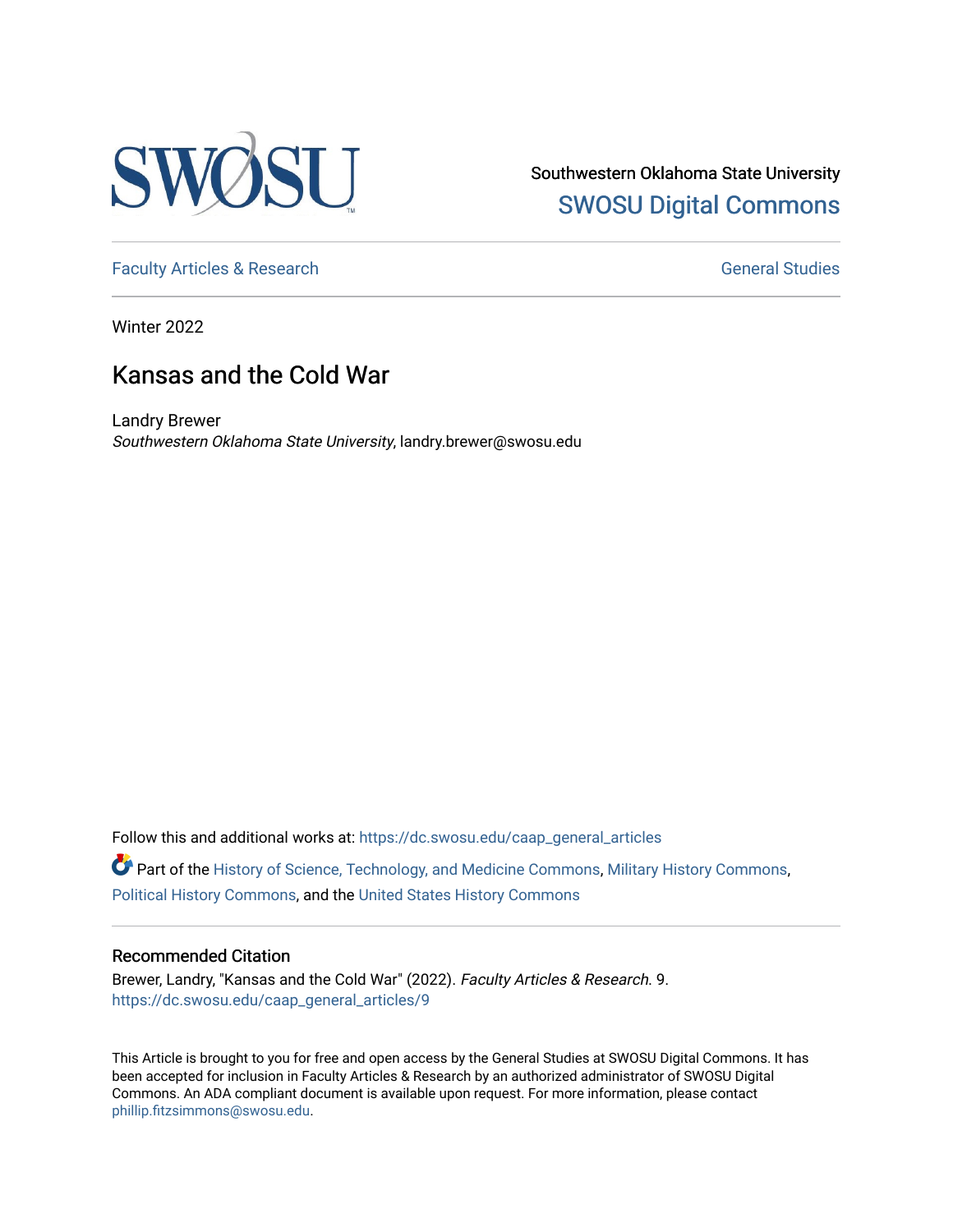



**Kansas and the Cold War,** pp. 1-3



# Kansas and the Cold War

This article was written by **Landry Brewer**

**B** ecause of its part in the nation's nuclear arsenal, in a movie depicting nuclear war, and in providing an American President, Kansas's Cold War role was among the nation's most important.

To counter the Soviet Union's Cold War nuclear threat in the 1950s, the United States government began creating an offensive nuclear capability that included intercontinental ballistic missiles, or ICBMs, capable of reaching the Soviet Union. The first American ICBM was the Atlas Missile. Schilling Air Force Base & Forbes Air Force Base played a crucial role in the nation's nuclear arsenal from 1960 through 1965 by building several missile launch sites and housing Atlas E & Atlas F intercontinental ballistic missiles.

Topeka learned in October 1958 that Forbes AFB would opeate the Atlas E missile and that 9 launch sites would be built in nearby locations. These launch sites were located in the vicinity of Bushong, Delia, Dover, Holton, Osage City, Overbrook, Valley Falls, Waverly and Wamego. Site construction

began on June 9, 1959. The 548th Strategic Missile Squadron at Forbes AFB stood up on July 1, 1960, and all 9 missiles had arrived by October 1961. All 9 Atlas E missiles were housed in horizontal underground "coffins" with retractable roofs above ground that would expose the missile during launch.

During flight, the missile reached a speed of 16,000 miles per hour and could travel more than 6,700 miles in 43 minutes. An Atlas Missile fired from Kansas could reach the Soviet Union in less than an hour—with a 4-megaton nuclear warhead (equivalent to 4 million tons of TNT) that was 200 times more powerful than the atomic bombs dropped on Hiroshima and Nagasaki at the end of World War II.

The most sophisticated among the Atlas missiles, the Atlas F was created to be housed in deep, "hardened" underground silos to protect them against possible Soviet nuclear attack. Constructed of the strongest concrete possible poured over rebar, each silo was 174 feet deep with a diameter of 52 feet, and each was entirely below ground. Each silo housed

a missile along with an extensive steel structure, the "crib"—which was attached to the silo walls by four extremely large springs—that allowed for routine missile maintenance. Connected to the silo by a 50-foot long, 8-foot wide tunnel was the launch control center, or LCC. Also built of reinforced concrete and steel, its 2 floors housed the launching equipment and was where a 5-man Air Force



crew lived 24 hours a day, ready to launch the missile if necessary.

Abilene, Chapman, *−cont., p.* 2→ The 12 Atlas F missile sites near Salina and Schilling Air Force Base were located at Bennington,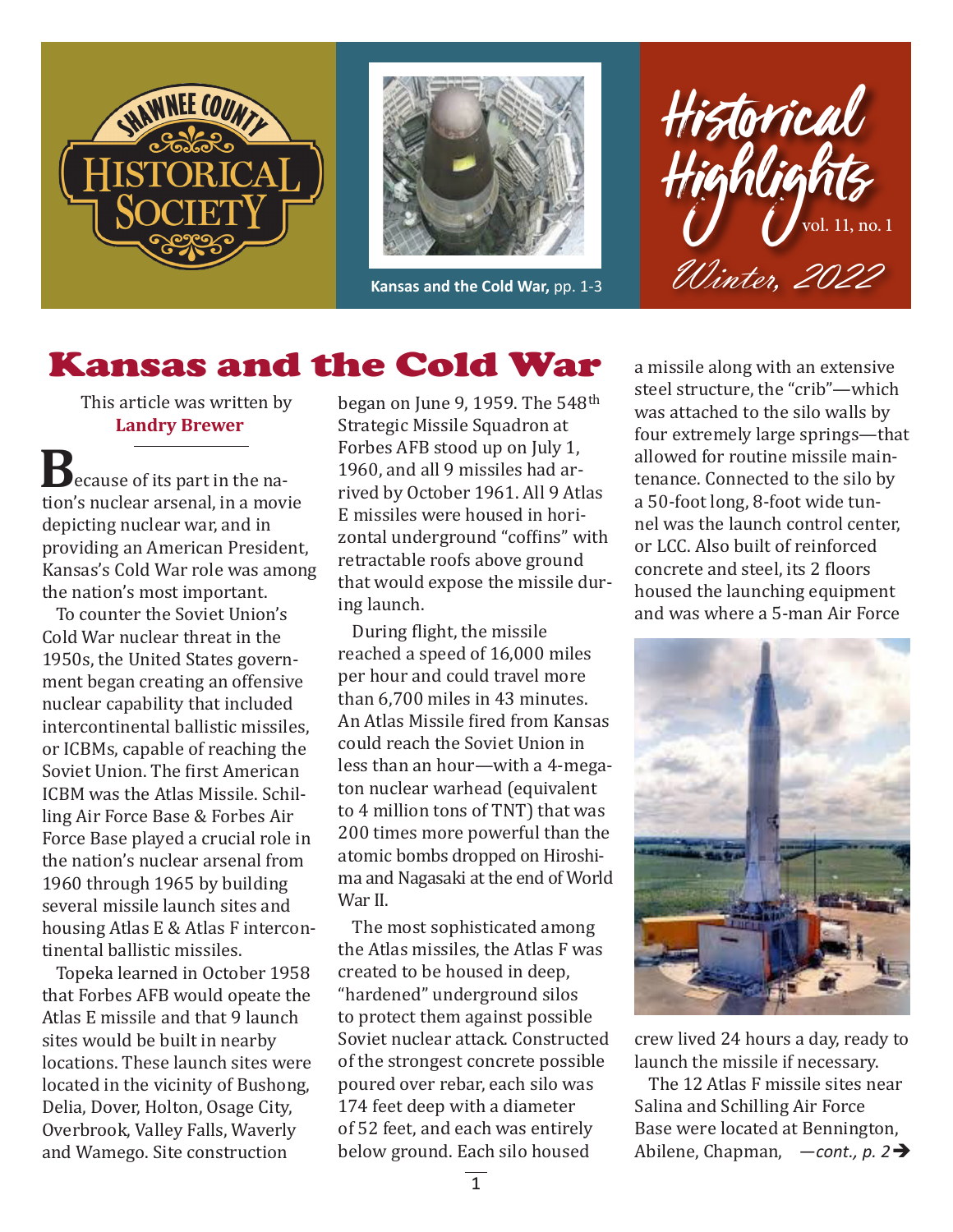Carlton, McPherson, Mitchell, Kanopolis, Wilson, Beverly, Tescott, Glasco and Minneapolis.  $-$ *cont.* from p. 1 $\rightarrow$ 

Building ICBM launch sites was dangerous; nationally, more than 50 people died in silo accidents. Two men died during Atlas E site construction near Topeka, and 5 men died during Atlas F site construction near Salina.

In mid-October 1962, only one month after Kansas's 12 Atlas F missile sites became the property of the United States Air Force, the nation—and the world—entered

into the most dangerous two weeks of the Cold War. The Kennedy administration learned that the Soviet Union was building sites in Cuba capable of launching nuclear missiles against the United States, and the Cuban Missile Crisis began.

President Kennedy addressed the nation about the Cuban crisis on the evening of October 22, 1962. In his address, he said, "It shall be the policy of this nation to regard any nuclear missile launched from Cuba against any nation in the Western Hemisphere as an attack by the Soviet Union on the United States, requiring a full retaliatory response upon the Soviet Union."

That "full retaliatory response upon the Soviet Union" would have included firing the 12 missiles surrounding Schilling Air Force Base and the 9 missiles surrounding Forbes Air Force Base.

Fortunately, the Cuban crisis ended peacefully, and none of Kansas's ICBMs were fired toward a Communist enemy, nor would they ever be. In November 1964, Secretary of Defense Robert McNamara announced that all first-generation American ICBMs, including the Atlas E and F, would be retired the following year.

Eighteen Titan II ICBMs were attached to McConnell Air Force Base in Wichita. The nation's largest ICBM, the Titan II was 108 feet long and 10 feet wide. Its 9-megaton nuclear warhead was the most powerful warhead of any American missile. Each Titan II warhead contained 3 times the explosive power of all bombs used during



World War II, including both atomic bombs. The air force assumed control of the final McConnell-area Titan II silo on January 31, 1963. All McConnell sites were deactivated by August 8, 1986.

The Kansas missile sites provided jobs for more than 3,000 people and an economic boost for Kansas. Most importantly, the Kansas missiles kept all Americans safe during the most dangerous period in the history of the world.

*The Day After* aired on ABC the evening of Sunday, November 20, 1983, to an audience exceeding 100 million viewers. The madefor-TV movie depicted the impact of a nuclear war between the United States and the Soviet Union by showing the destruction of Kansas City and how the people in Lawrence, Kansas, and western Missouri coped with the aftermath.

Director Nicholas Meyer intended to forego using any known stars, but he relented to ABC who needed some known actors to sell the movie overseas, so Jason Robards played Dr. Oakes who, shortly after the nuclear attack, makes his way back to the University of Kansas to tend to the living

> wounded. Broadway actor and future Northern Exposure star John Cullum also landed a role, and he was chosen to appear on ABC just prior to the movie's airing to warn viewers that they would see some "unusually disturbing" things in the next 2 hours.

The post-attack scenes center on Lawrence, Kansas, and northwestern Missouri, where dying survivors cling to life amid

the destruction and the resulting chaos that included martial law following the elimination of most civil government.

Much of the movie's cast—including University of Kansas faculty and students—were locals. The 100 million viewers represented about 2/3 of that night's television audience, and the broadcast still ranks as one of the most-viewed televised programs in history.

The attack on Kansas City includes bright flashes as mushroom clouds ascending after explosions, which is when the government footage of actual missile tests